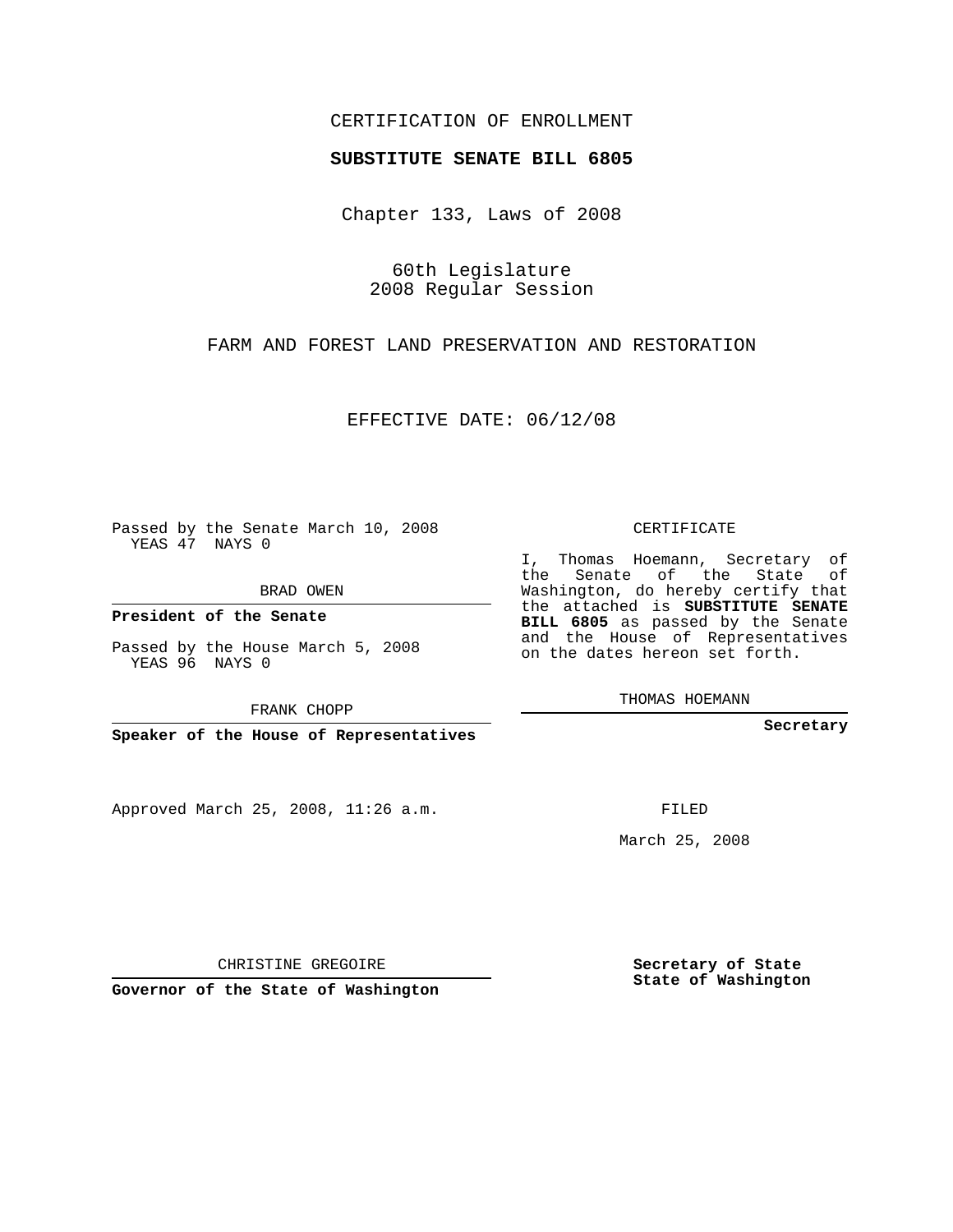# **SUBSTITUTE SENATE BILL 6805** \_\_\_\_\_\_\_\_\_\_\_\_\_\_\_\_\_\_\_\_\_\_\_\_\_\_\_\_\_\_\_\_\_\_\_\_\_\_\_\_\_\_\_\_\_

\_\_\_\_\_\_\_\_\_\_\_\_\_\_\_\_\_\_\_\_\_\_\_\_\_\_\_\_\_\_\_\_\_\_\_\_\_\_\_\_\_\_\_\_\_

AS AMENDED BY THE HOUSE

Passed Legislature - 2008 Regular Session

### **State of Washington 60th Legislature 2008 Regular Session**

**By** Senate Agriculture & Rural Economic Development (originally sponsored by Senators Haugen, Rasmussen, McAuliffe, Kline, and Kohl-Welles)

READ FIRST TIME 02/05/08.

 AN ACT Relating to promoting farm and forest land preservation and environmental restoration through conservation markets; creating new sections; and providing an expiration date.

BE IT ENACTED BY THE LEGISLATURE OF THE STATE OF WASHINGTON:

NEW SECTION. **Sec. 1.** (1) The legislature finds that:

 (a) Farmers and small forest landowners should be encouraged through the use of incentives to conserve and restore natural areas on their farms and small tree farming operations in ways that improve the long-term viability of these operations by providing ongoing revenue to these operations without taking whole farms or significant amounts of farmland or small tree farming operations out of production;

 (b) Farmers and small forest landowners have the ability to produce restoration products as well as implement conservation practices on their productive agricultural lands and small tree farms in a way that is likely to be useful to fulfill the mitigation, compliance, and other environmental needs of public agencies such as the Washington state department of transportation, and to meet other market demands such as the availability of feed or conditions for overwintering of migratory waterfowl or for conserving and enhancing fish and wildlife habitat;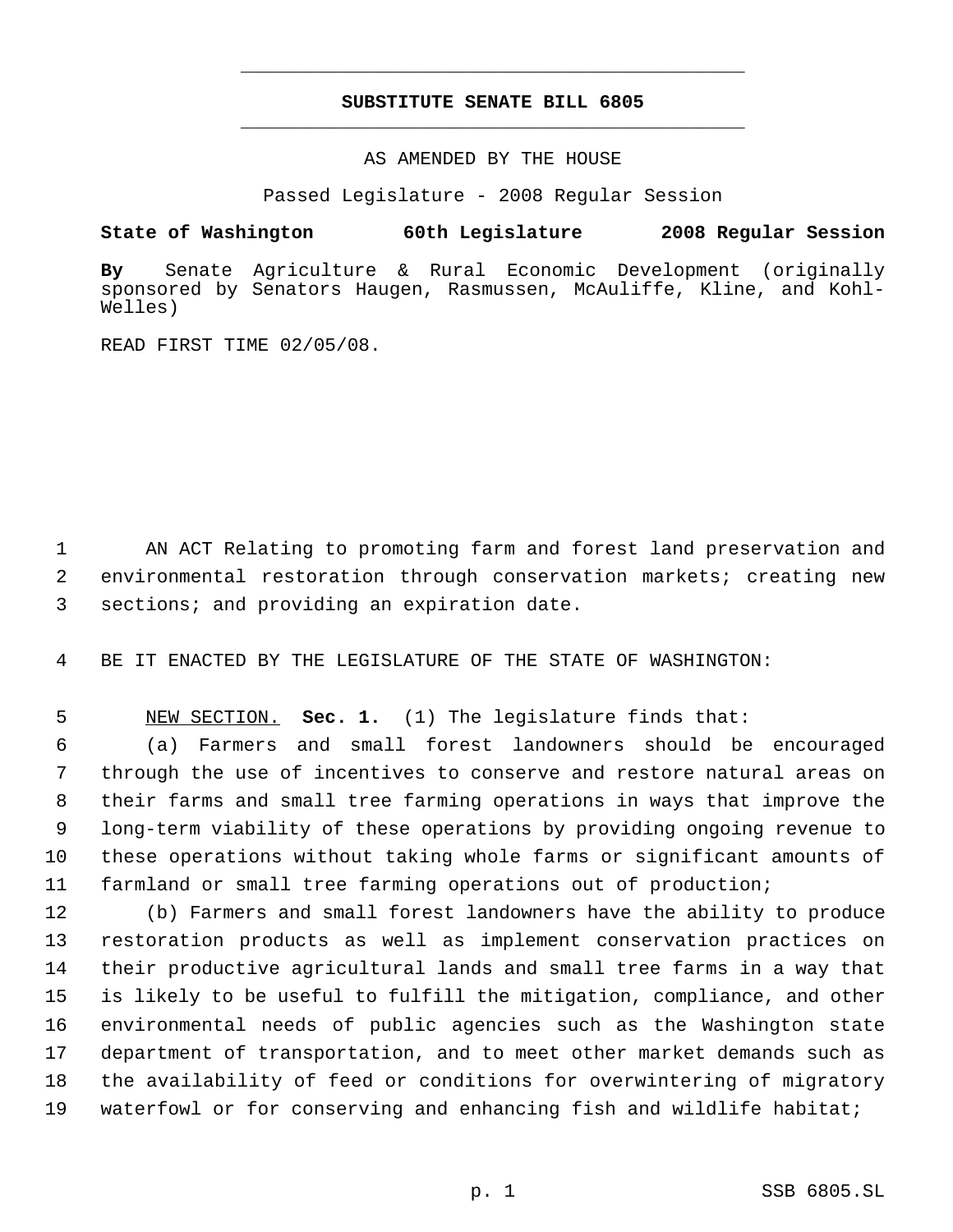(c) Family farmers and family-owned small tree farming operations currently produce environmental benefits that would cost millions of dollars to replace with man-made infrastructure. Among these benefits are water filtration, floodwater dispersal, fish and wildlife habitat, open spaces, and scenic views;

 (d) Other communities in the United States have established conservation markets in which landowners are paid to produce such 8 restoration products; and

 (e) The use of such markets could provide much needed income to sustain the viability of Washington farmers and small forest landowners, meet mitigation and compliance needs, accelerate permitting of public infrastructure, and provide environmental benefits.

 (2) Therefore, the legislature finds that it is good public policy to evaluate the feasibility and potential effectiveness of conservation markets in Washington state that provide dual benefits of improving the viability of agriculture and providing environmental or fish and wildlife benefits.

 NEW SECTION. **Sec. 2.** (1) Subject to the availability of amounts appropriated for this purpose, the commission shall conduct a study to evaluate the feasibility and desirability of establishing farm-based or forest-based conservation markets in Washington. The commission may enter into a contract with an entity that has the knowledge and experience of agriculture and of conservation markets for this effort. The commission, entity, or both shall:

 (a) Evaluate other conservation markets in operation in the United States that provide ongoing revenue to improve the long-term viability of family farms and small forestry operations, including those focused on water quality trading, endangered species conservation banking, rental of environmental benefits, and wetland banking, to determine relevant lessons for Washington conservation markets;

 (b) Collaborate with Washington farm organizations, small forestry landowner organizations, key farm community leaders, agricultural special purpose districts, local governments, and relevant natural resource agencies to:

 (i) Determine interests, needs, and concerns about participating in a conservation market;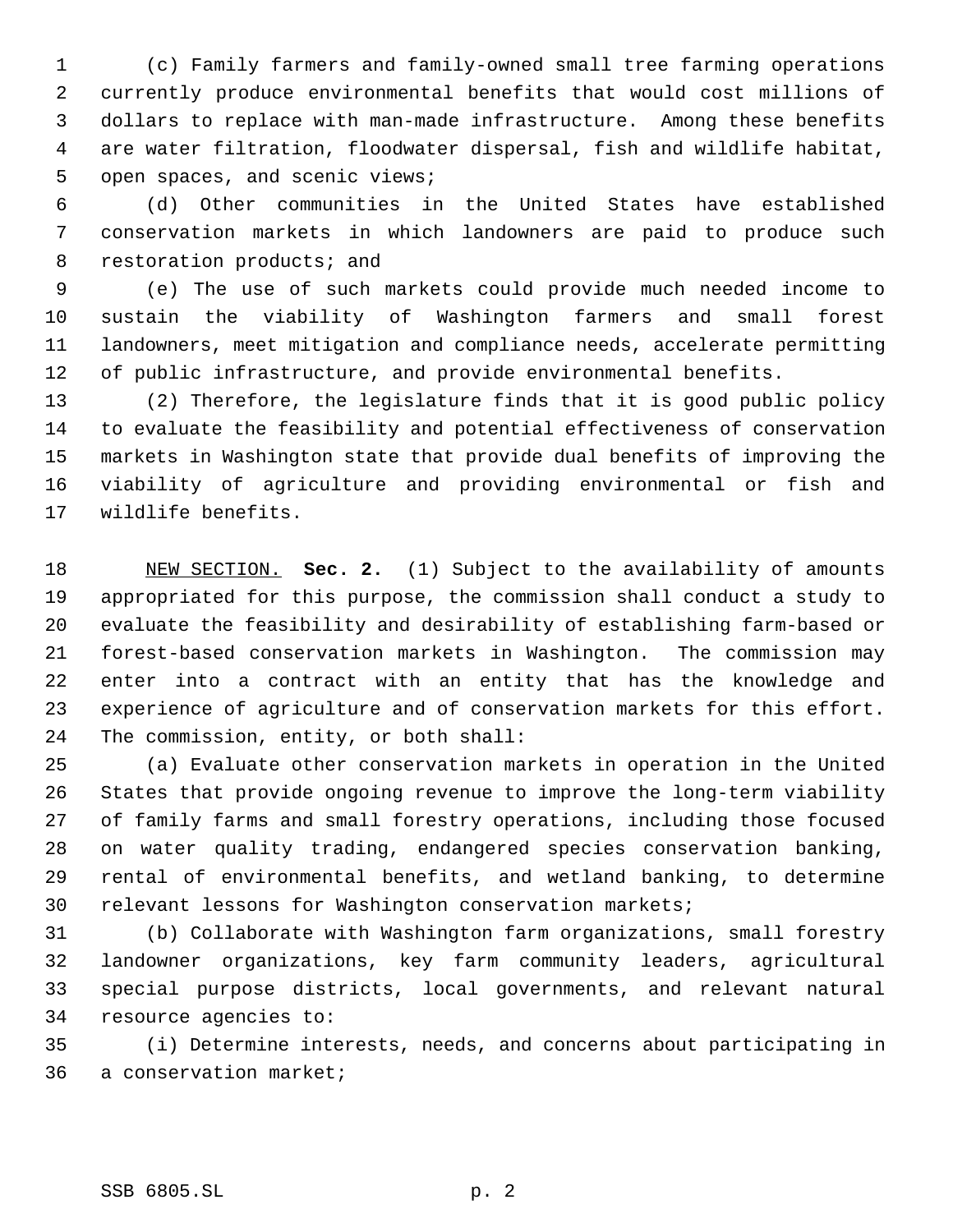(ii) Assess the market-ready environmental maintenance, restoration, and enhancement products that could profitably and dependably be produced on farms and small forestry operations, including endangered species habitat, wetlands, water quality treatment, carbon sequestration, biodiversity, and other fish and wildlife habitat; and

 (iii) Identify opportunities for conservation markets that could provide ongoing revenue to improve the long-term viability of family farming and small forestry operations and could supplement existing conservation programs currently used by landowners, such as the conservation reserve enhancement program, and increased use of the public benefit rating system;

 (c) Work with the Washington state department of transportation, utility districts, local road departments, and other public agencies to determine potential demand for restoration products produced on farms and small forestry operations to fulfill upcoming mitigation and compliance needs. The underlying analysis shall emphasize demand associated with construction of roads, utilities, and other public structures, as well as periodic repermitting of wastewater and other public utilities;

 (d) Forecast market activity, including the potential supply of restoration products, including those produced through existing restoration programs, and the potential demand for such products to address mitigation, compliance, and other environmental needs and other market demands. This analysis shall also identify services, materials, technical assistance, financing, and other support that would facilitate the use of conservation markets;

 (e) Consult with the Washington departments of ecology and fish and wildlife, the United States army corps of engineers, and local government permitting agencies to determine their willingness to use farm-produced restoration products to fulfill mitigation and compliance needs and also evaluate changes in rules and policy that would facilitate permitting of conservation market activities;

 (f) Consult with the Northwest Indian fisheries commission and individual Indian tribes to determine their interest in and potential support of conservation markets;

 (g) Coordinate with the department of agriculture regarding the "Future of Farming" project, the William D. Ruckelshaus Center on its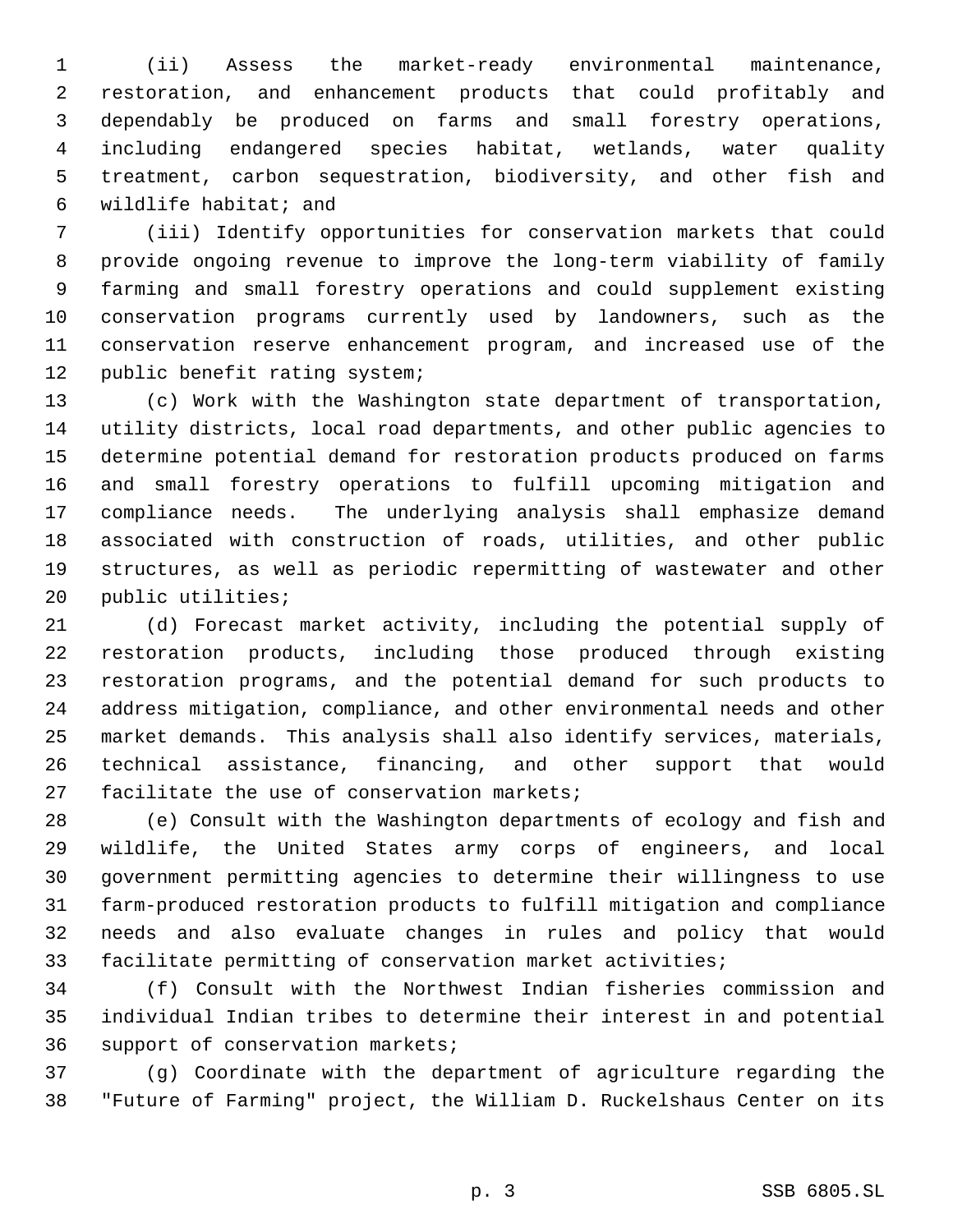activities relating to chapter 353, Laws of 2007, the office of farmland preservation and the office's efforts to retain farmland in agricultural production, the Washington biodiversity project, the department of ecology regarding its "Mitigation that Works" project, and the office of regulatory assistance on its integrated project review and mitigation project to ensure consistency with these efforts; and

 (h) Develop findings and recommendations on the feasibility and desirability of creating farm-based and forest-based conservation markets in Washington state.

 (2) If the study determines that farm-based conservation markets are feasible and desirable, the commission, contracting entity, or both, shall conduct two demonstration projects in Washington farm communities. The commission, entity, or both shall:

 (a) Select demonstration project areas that have a combination of enthusiastic farmers, a substantial supply of potential restoration products from farms, potential for public and private cost-sharing of project costs, and upcoming development or permitting activity that is 19 likely to trigger significant mitigation and compliance demands;

 (b) Identify and map areas of highly productive agricultural activity and work with the departments of ecology and fish and wildlife to identify locations of high-priority wetland and habitat restoration or water quality improvement to ensure that conservation market-driven restoration does not infringe on highly productive farmland;

 (c) Identify up to three potential credit transactions in each demonstration project area and work with relevant farmers, permittees, and permitting agencies to facilitate transactions in mitigation and compliance credits;

 (d) Work with the department of ecology and other relevant permitting agencies to develop standards for approval of conservation market transactions to fulfill mitigation and compliance requirements and to identify priority areas for focusing conservation market sites based on the highest ecological benefits for the watershed and the restoration of ecosystem processes that minimize impacts to high quality agricultural lands;

 (e) Work with conservation districts to determine district interest in participation in a conservation markets program, including a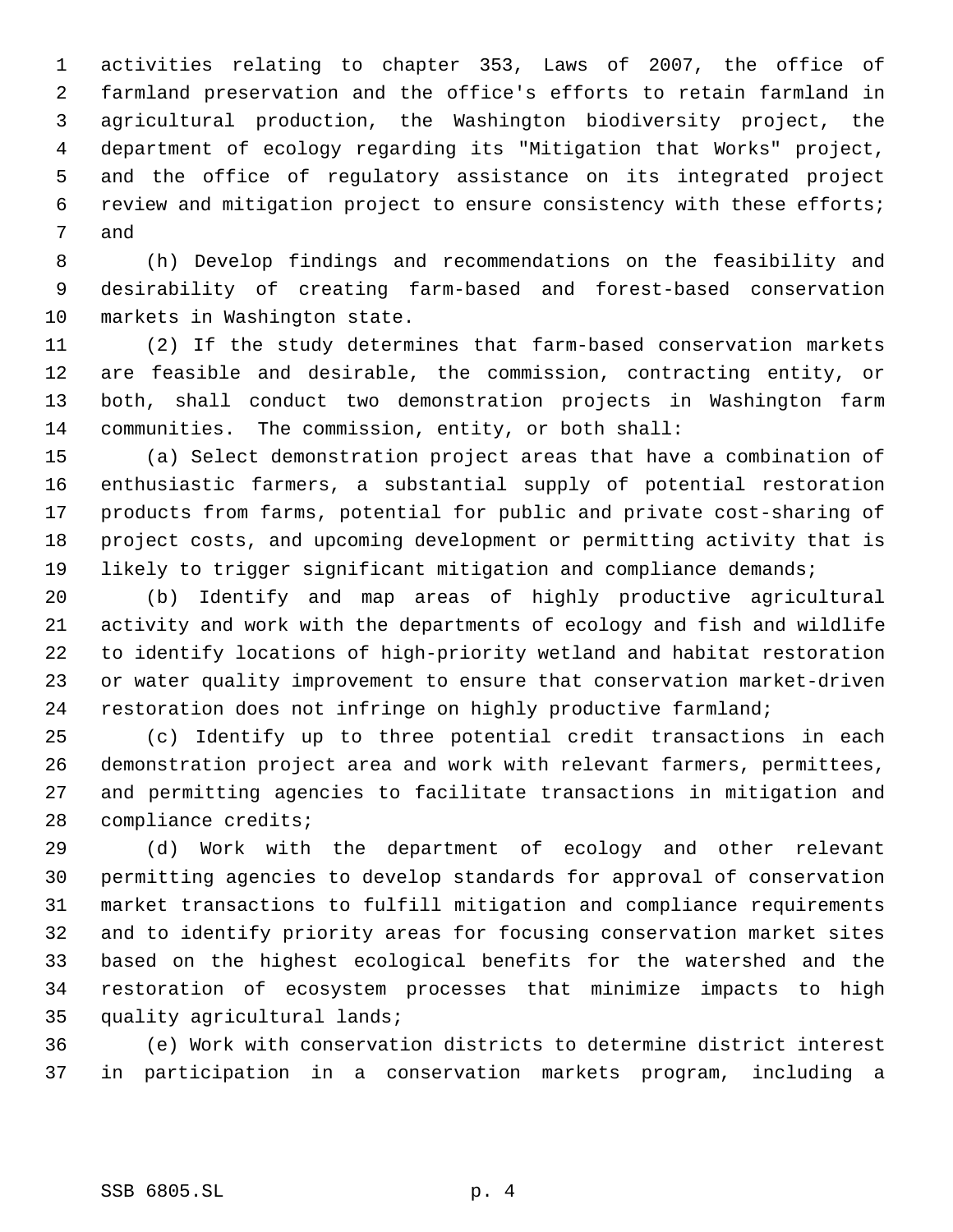determination of district capacity and resources to participate in such

a program;

 (f) Evaluate options for facilitating conservation market transactions, including the use of farmer cooperatives, brokerage services, and banks; and

 (g) Develop findings on the results of the demonstration projects and the implications for broader use of farm-based conservation markets in Washington state.

(3) As used in this act:

 (a) "Commission" means the Washington state conservation commission.

 (b) "Conservation market" means a farm or forest-based market for selling credits for wetland or habitat restoration or water quality cleanup to agencies in need of such credits to fulfill environmental mitigation, compliance requirements, and other environmental needs. The term shall also be broadly interpreted to include any program that provides ongoing revenue to sustain the long-term viability of farms and small forestry operations as a result of maintaining or enhancing environmental benefits such as open space, fish and wildlife habitat, floodwater dispersal, water filtration, buffers from more intense development, or any other environmental benefit resulting from the ongoing operation of the farm.

 (c) "Small forest landowner" has the same meaning as in RCW 76.09.450.

 (4) The commission shall present findings and recommendations from the conservation markets study to the governor and appropriate committees of the legislature by December 1, 2008. The findings and recommendations shall include:

 (a) Findings regarding the match between the availability of farm- produced and forestry-produced restoration products and the demand for such products associated with mitigation and compliance for public agency projects and activities in the demonstration project area;

 (b) Findings regarding the interests and capabilities of farmers, small forest landowners, public development agencies, and permitting agencies to participate in the demonstration conservation market;

 (c) Findings regarding the likelihood that farm-based and forest-based conservation markets could provide a successful mechanism